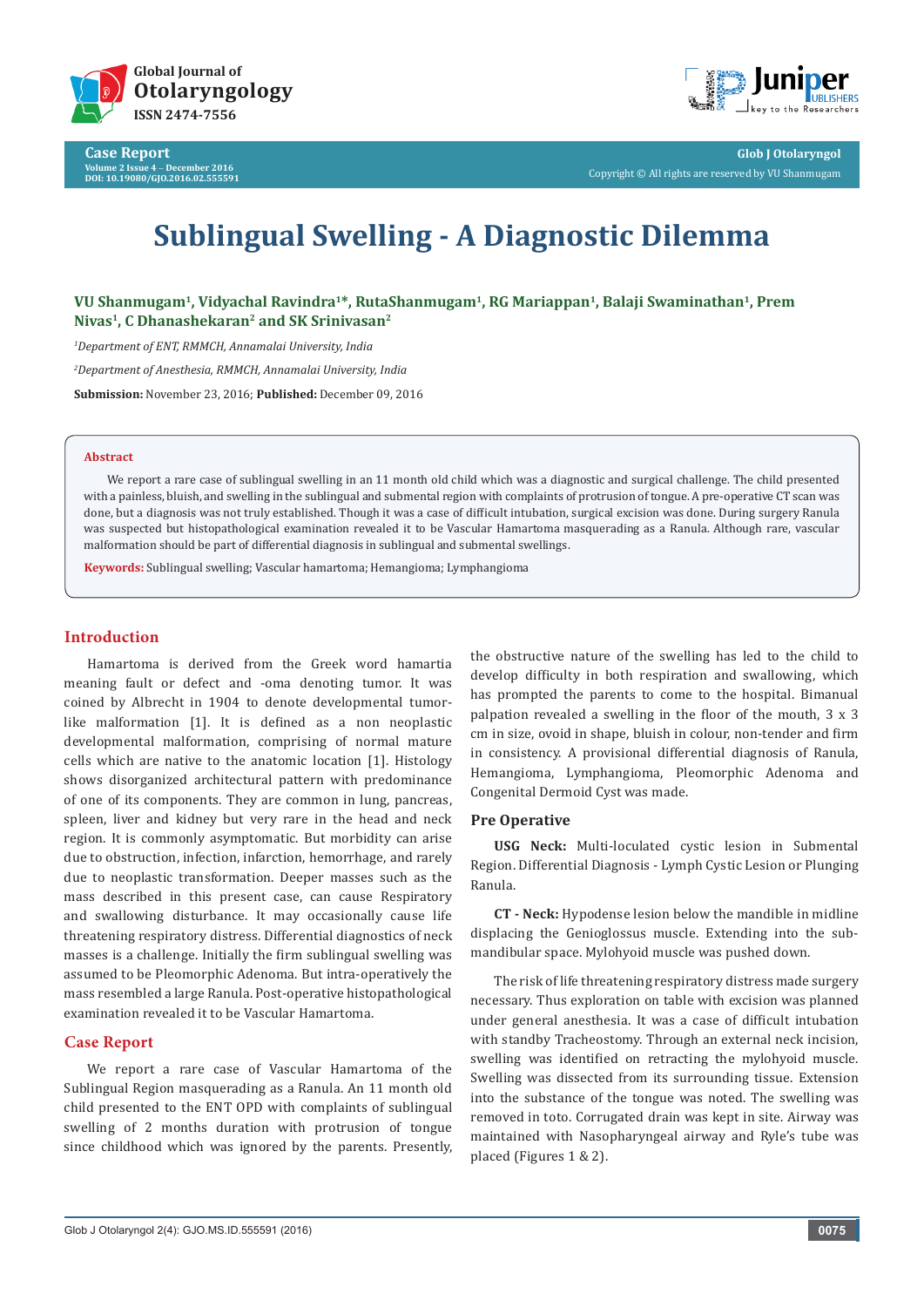

## **Post-Operative:**

**Histopathology:** Ciliated vascular channels surrounded by fibro-collagenous tissue and skeletal muscle tissue. Final histopathological diagnosis was a Vascular Hamartoma.

Post-operative the child was uneventful and the child was symptomatically better. Nasopharyngeal Airway was removed on the third post-operative day. Ryle's tube was removed on the 6th post-operative day. Residual tongue edema remained. Protrusion of tongue drastically reduced. The floor of mouth swelling resolved and the cervical wound healed normally (Figures 3 & 4).



Vascular Hamartomas are a non-neoplastic abnormality that occurs due to errors in vascular morphogenesis. During organogenesis, abnormalities in the regulating factors can

lead to improper proportion and impairment in differentiation [2]. Thus defect in the regulatory pathway of vascular stem cells leads to formation of hamartomatous lesion [2]. They may occur as primary lesion or in association with syndromes such as Sturge-Weber, Klippel-Trenaunary, Proteus Syndrome, Bannayan-Riley-Ruvalcaba Syndrome and Osler-Weber-Rendu Syndrome. Lymphangioma is a congenital Hamartoma involving the lymphatic system. They are common in the head and neck region but very rare in the oral cavity. They were first described for the first time by Redenbacher in 1828 [3].

In patients less than 20 years of age, they represent 6% of all benign tumors of smooth tissue [3]. Around 50% are noted at birth and around 90% develop by the age 2 years. Clinically, lymphangiomas of the oral cavity present with a plaque made up of small vesicles with thin walls. These vesicles may be filled with lymph or blood. In the case presented here, these plaques were observed on the lingual surface of the tongue. Hamartoma are usually exophytic but may rarely present as a flat pigmented lesions. According to a study conducted by Kaplan, though Hamartoma of the oral cavity is very rare, it may occur on the tongue, labial mucosa, buccal mucosa, and median maxillary alveolus. One of the differential diagnosis that we suspected was a Plunging Ranula. Ranula is a extravasation cyst of the sublingual gland which represents 6% of all oral sialocysts [4].

Plunging Ranula has deep extension beyond the mylohyoid muscle. It can also have massive involvement of the submandibular and parapharyngeal spaces. Its clinical and radiological behavior can be misleadingly similar to other cystic neck masses, particularly the cystic hygroma. But while lymphoid malformations such as Lymphangiomas are present at birth or early childhood, ranulas typically appear in young adults. Both are centered in the submandibular space with a possible continuous extension beneath the free edge of the mylohyoid muscle. Whereas Plunging Ranulas involve only the parapharyngeal and sublingual spaces, lymphangiomas are far more infiltrative, extending further toward the para- and retropharyngeal, carotid, posterior cervical and visceral spaces and the mediastinum. In case of super-infection or previous surgery the radiological image of the Plunging Ranula can be deceptively similar to lymphangiomas.

In the past, the first line of management of vascular malformations which did not spontaneously involute was radical surgery. One of the disadvantages of radical surgery includes injury to muscle and nerves. Furthermore, in toto excision was only possible in about 40% of the cases and these anomalies have a high incidence of recurrence. Alternative managements like intra-cystic sclero-therapy can lead to disappointing cosmetic and functional result [2]. Presently OK-432 is the preferred intra-lesional sclerosant. It is a lyophilized mixture of low virulent Su Strain of type III group A Streptococcus pyogenes. When administered intra-lesionally it causes inflammation and infiltration with neutrophils and macrophages [5]. In the present